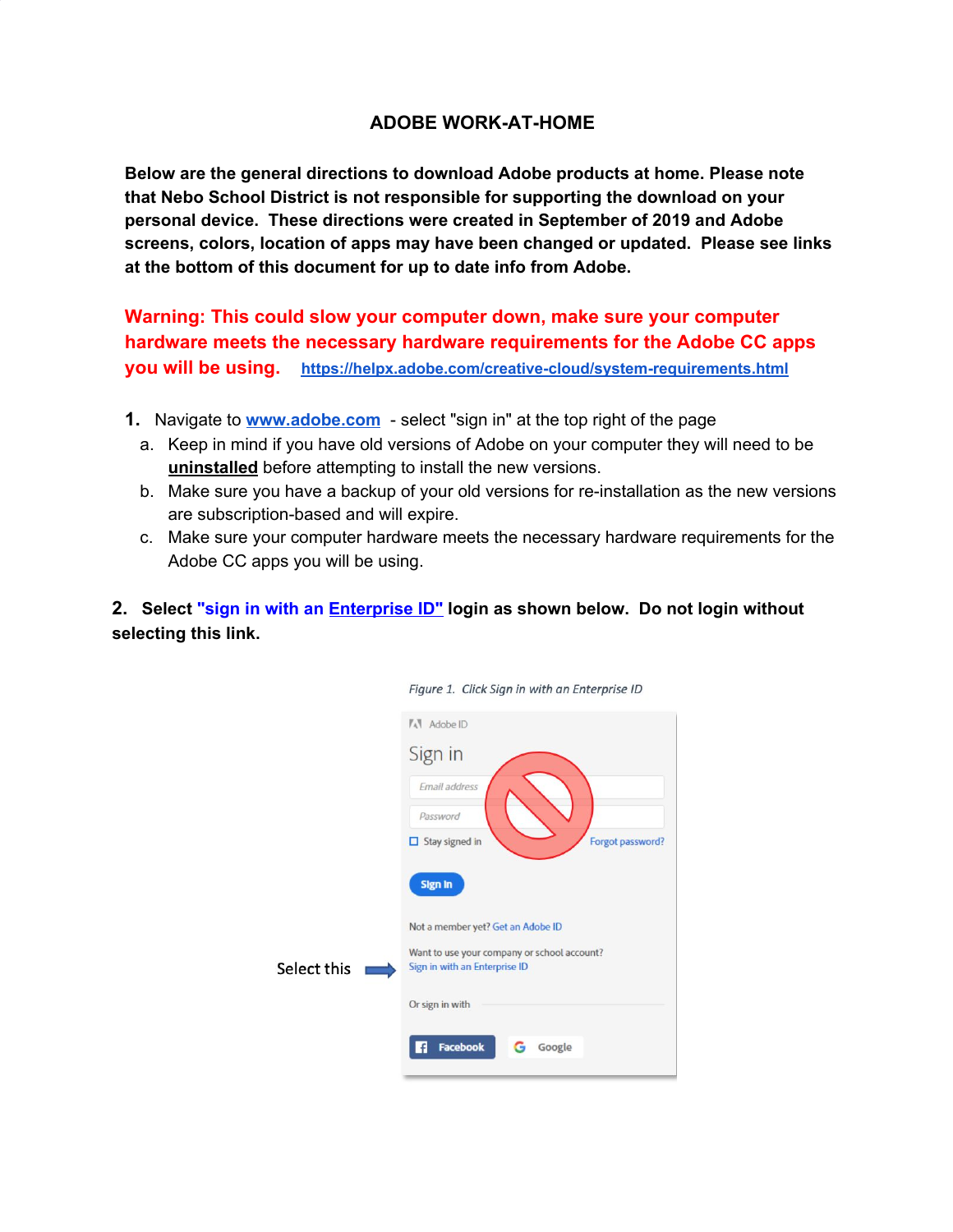**3.** Use your Nebo Email username and password to sign in, you may be re-routed to a google login. This is ok.

| Sign in<br>Need help with Enterprise ID? Learn more. |                  |
|------------------------------------------------------|------------------|
|                                                      |                  |
| Email address or domain name                         |                  |
| Password                                             |                  |
| $\Box$ Stay signed in                                | Forgot password? |
|                                                      |                  |
| Sign in with an Enterprise ID                        |                  |
| Sign in with an Adobe ID                             |                  |

Figure 2. Use Nebo Email username & password

**4.** In the section "**YOUR APPS & SERVICES"** select "**Download Apps**" just under creative cloud